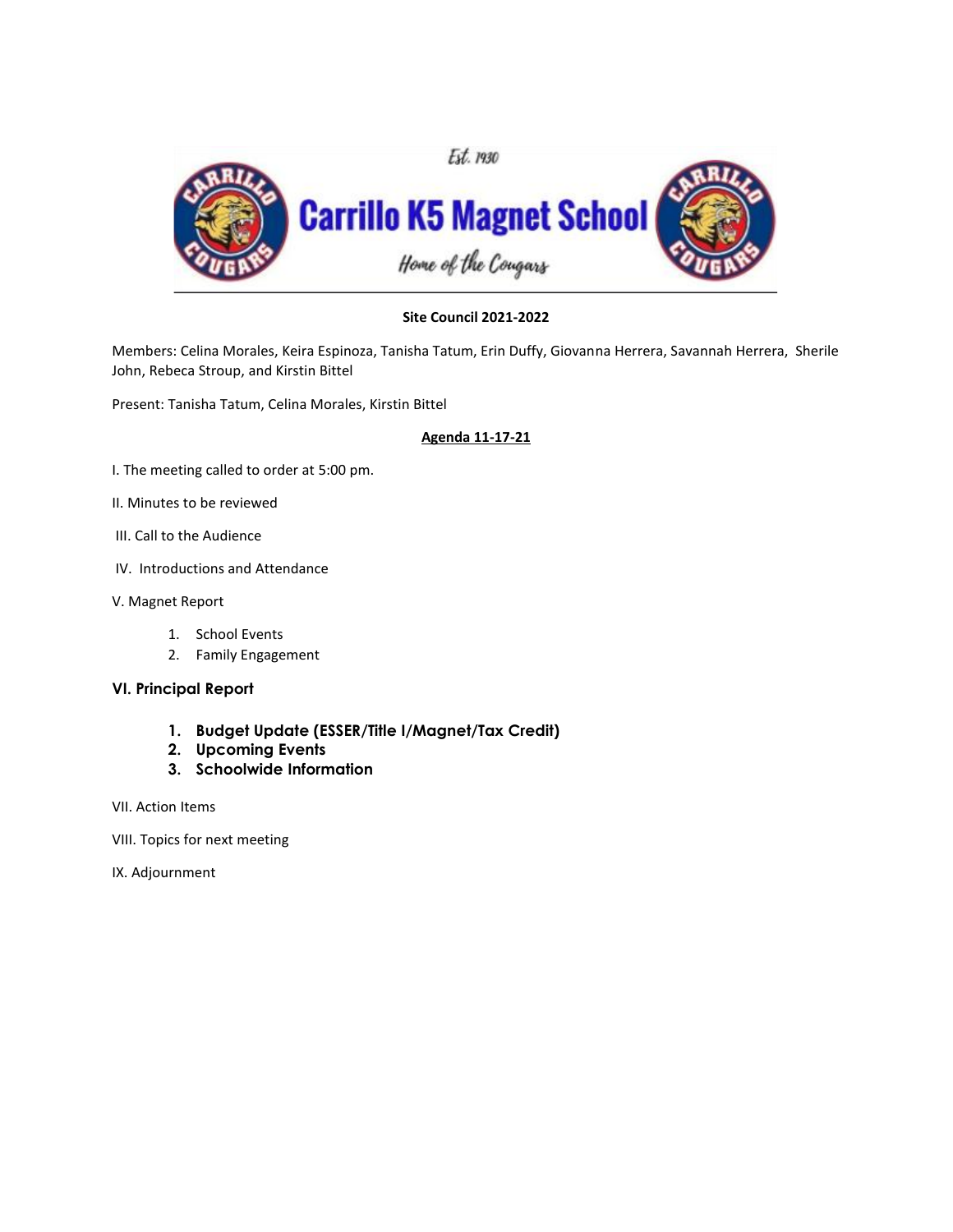### Minutes: 5:20p.m. 11-17-21

V. Magnet Report

- Middleschool night was successful
	- o Schools that attended Dodge, Mansfeld, and Wakefield
	- o Add Safford next year
- Request from Tanisha Tatum- Can we add another middleschool night later in the year for those who still unsure? Mrs. Bittle will discuss with Rebeca Stroup about scheduling another date.
- Integration
	- $\circ$  All grades integrated except for 1<sup>st</sup> grade
	- o Data represents Anglo students
		- $K 19%$
		- $-1 13%$
		- 2-16%
		- 3-14%
		- $-4-14%$
		- 5-26%
- FACE TEAM
	- o Bringing families together (more information to come)
- VI. Principal Report
	- A. Esser Funds
	- Because no social worker was hired we kept 28,000
	- 1/3 TA positions have been filled
	- Teachers are able to request furniture or materials that adhere to student safety and academics-100,000 allotment

Ideas for remaining funding

- Library upgrades
- Maker space
- Books
- Replace filters for air purifiers

Motion to use Esser funds for upgrading classroom furniture and/or materials to adhere to the safety and academics for the students in the amount of 100,000.

2nds- Celina Morales

Magnet Budget

- Enrichment- 15,000
- Instructional Supplies- 6000
- Added Duty- 3500
- Added Duty 573